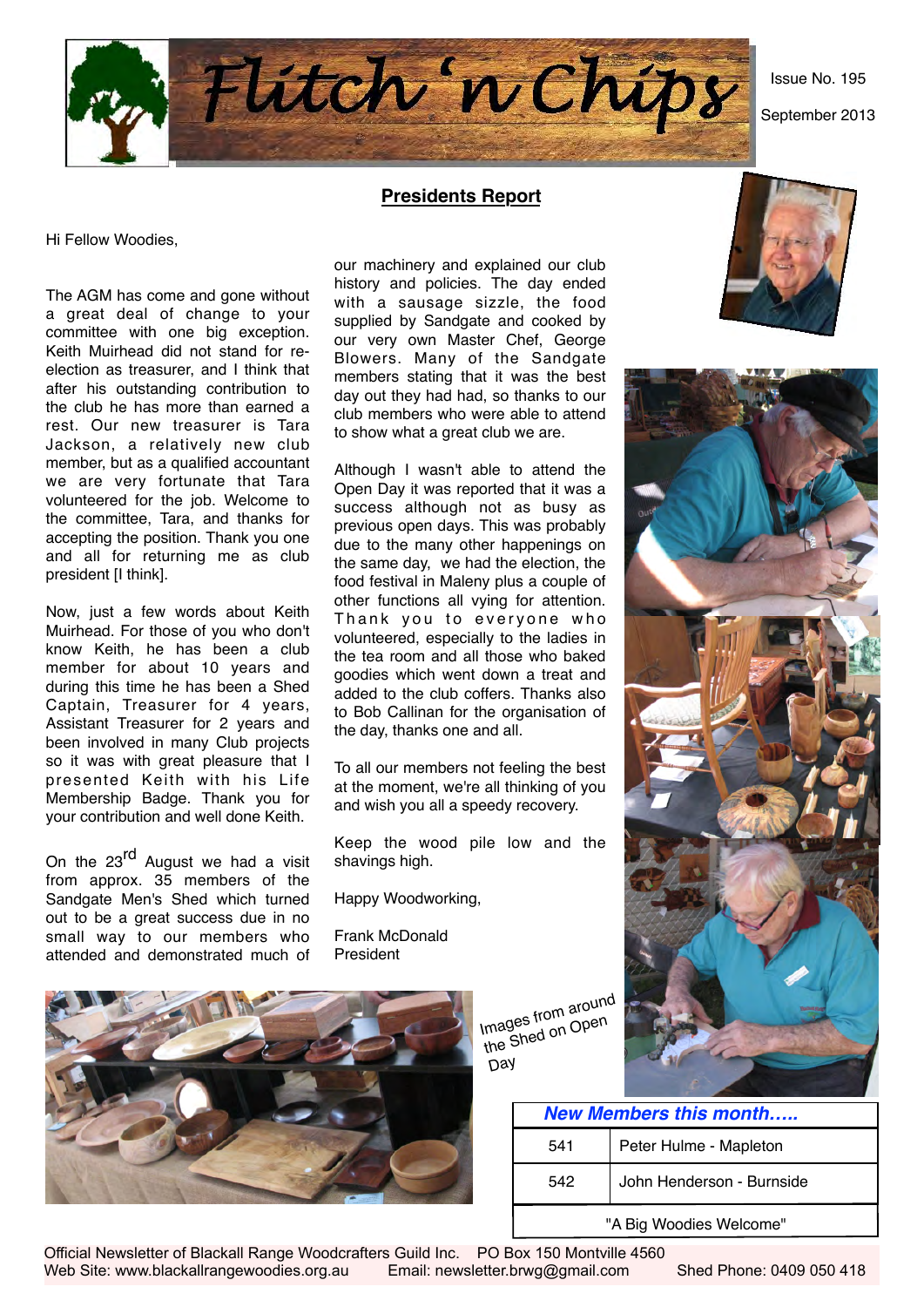# Tips and Tricks 2

Safety Notes By Warne Wilson and Dave Banister

## SANDING: SANDING:

Often regarded as the simplest of tasks, and perhaps the most boring, but expertise with sanding can make all the difference between a good finish and a finish you will be proud of.

Firstly, wherever possible, sand with the grain. Crossgrain sanding scratches are more difficult to remove than you would think. Sand up though the sandpaper grades, 120 grit, 240 grit, 320 grit, making sure that the finer grades completely remove any trace of the marks made by the coarser grades as you go.

So you have accomplished a good finish, and 320 grit is fine enough for the majority of projects – But wait there's more!

A coat of cellulose lacquer or polyurethane (Estapol or Cabothane) brushed or sprayed, will "Raise the grain." Millions of little fibres that were lying down and groomed by the sanding will immediately raise their ugly heads to give your lovingly sanded project a rough feel. Most of us achieve a better finish by carefully sanding between coats, waiting

about an hour after lacquering and a day or two for polyurethane.

Those pesky little fibres can be dealt with in a better way however, and before spraying or brushing. Give your project a wipe with a damp (Not wet) cloth, wait for it to dry (a few minutes in normal weather) then sand it again with 320 grit. If you repeat the process a few times using finer grits you will achieve a finish with a silky feel and people will ask, "How did you do that?"

On the lathe, sand through the grits and the damp rag treatment will work there too, use a small folded rag, stop the lathe, and wipe the work over with the damp rag by hand. Rags in fingers on spinning wood are a very dangerous combination. Repeat two or three times, sanding inbetween and your finish will be greatly improved.

We often use Sanding Sealer sanded back two or three times and then a polish with wax.

In last week's management committee meeting it was reported that a member mounted a large piece of irregularly shaped, out of balance wood, about 400mm across, on a lathe and switched the lathe on, only to create juddering so great that the lathe began to move on the concrete floor. This was not only dangerous for the operator, and others around him, it placed great strain on bearings and other parts.

If you wish to turn a big irregular piece like that, as some of us sometimes will, there are a couple of things you can do:

- 1. Trim the piece as round and in balance as you can. Use the turning blank bandsaw, and the hand planer too, if necessary.
- 2. Ensure that the lathe is set for the slowest speed possible before you start. If using the big lathe, change the belt to the slowest position. If you use one of the variable speed lathes, before you mount the piece, switch the lathe on and gently bring the handle back to the slowest setting. It

 goes almost without saying that the speed cannot be adjusted if the spindle is not turning and any attempt to do so by force will damage the machine.

As with all of our machines, which are devotedly kept in superb condition by Shed Manager Brian Harris, treat them with care and with understanding of the way they function. At no time will use of force be tolerated. Do this for safety's sake.



\*\*\*\*\*\*\*\*\*\*\*\*\*\*\*\*\*\*\*\*\*\*\*\*\*\*\*\*\*\*\*\*\*\*\*\*\* **MIGHTY MELPFUL MITRE IO TIMBER and HARDWARE MALENY** "For all your hardware needs" **Phone 5494 2466** 10% Discount to BRWG 



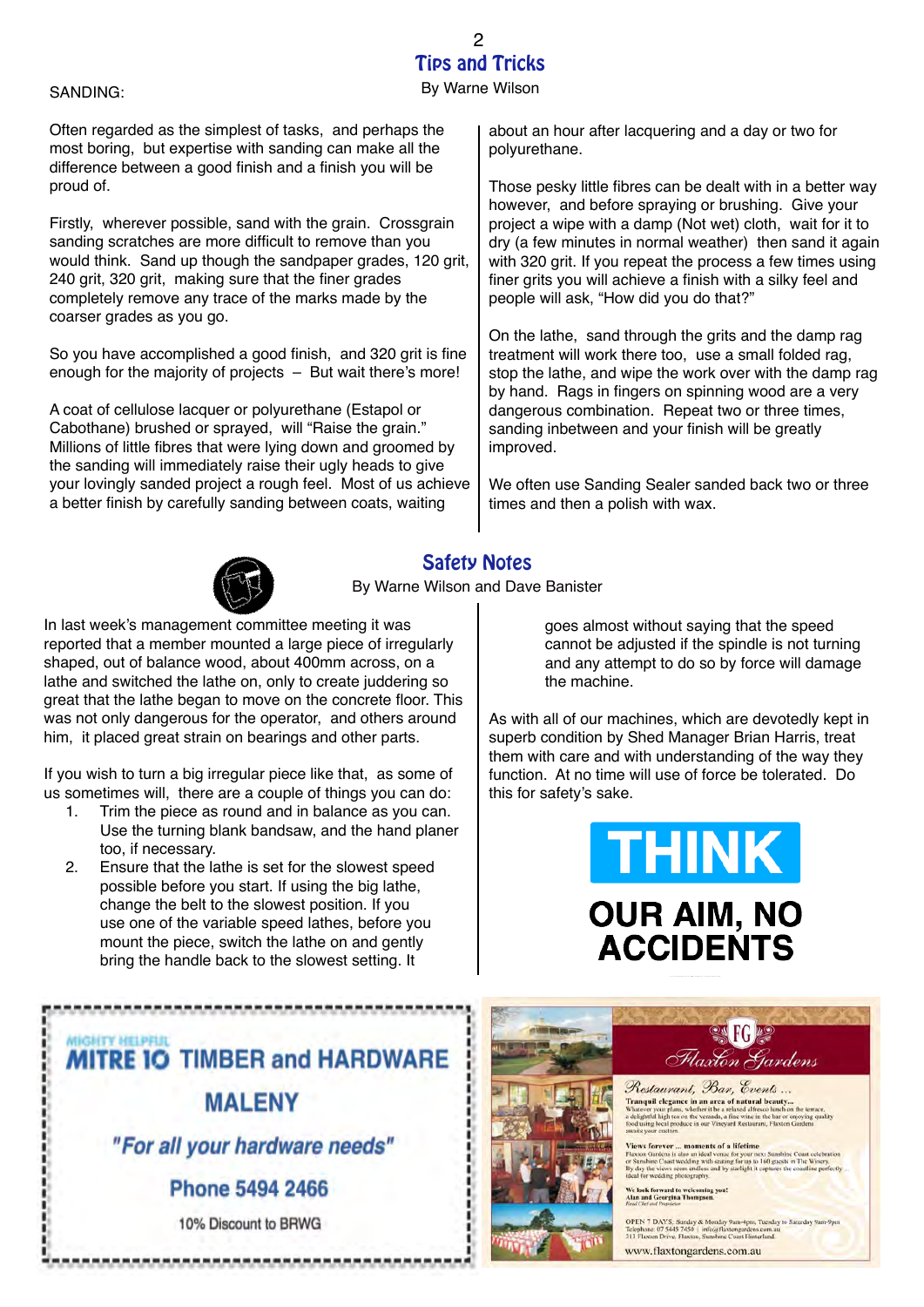On a recent visit to the Old Dart, Dick Graves visited a museum in Zennor Cornwall

"….a lunch stop and look around. We had our first Cornish Pastie… it was horrible".

One of the exhibits was a lathe for making wagon wheel hubs.

More interesting—but I was never man enough to use itwas a lathe, for turning the hubs of waggon and cart wheels. I suspect it was too clumsy for smaller work. Whenever I think of this, shame flushes over me that I did not treasure up this ancient thing, when at last it was removed. My grandfather had made it-so I was told. Before his time the hubs or stocks of wheels had been merely rounded up with an axe in that shop, wheels had been mercify founded up with the boats one.<br>But my grandfather had introduced this improvement when he But my grandtather had introduced this improvement<br>came to the shop as foreman; and there the latthe remained until came to the shop as foreman; and there the latter change hips from<br>my day. I had seen my father covered with the tiny chips from it (the floor of the "lathe-house" it stood in was a foot deep in such<br>it (the floor of the "lathe-house" it stood in was a foot deep in such it (the floor of the "lathe-house" it stood in was a root deep m sach chips), and too late I realised that it was a curiosity in its way. lips), and too late I realised that it was a curiosity in its way.<br>On a stout post from floor to ceiling was swung a large wheel

On a stout post from floor to ceiling was swung a large wheel<br>
—the hind wheel for a waggon—to serve for pulley. All round the hind wheel for a waggon-to serve for party of on. They<br>the rim of this slats were nailed, or perhaps screwed on. They the rim of this slats were nailed, or perhaps screwed on. They<br>stood up on both sides of the felloes so as to form a run or channel stood up on both sides of the telloes so as to form a random change. for the leather belting that was carried over the puney-wheel,<br>across to the stock to be turned. A big handle, which years of across to the stock to be turned. A big nanote, which years use had polished smooth and shiny, stood out from the spokes<br>of this wheel, just within the rim. Gripping this handle two of this wheel, just within the rim. Gripping this handle of this wheel, just within the rim. Gripping this handle round fast enough men (but it took two) could put the wheel round last cheedful<br>for the turner with his gouge. They supplied the needful<br>for the turner with his gouge. They supplied the needful for the turner with his gouge. They supplied the heather<br>"power." Thanks to them a fourteen-inch stock could be kept<br>"power." Thanks to them a fourteen-inch stock could be kept "power." Thanks to them a fourteen-inch stock could be kept<br>spinning in the lathe. And had I but realised it in time, near at<br>spinning in the lathe. And had I but realised it in time, near at "power. The latte. And had I but realised it in time, near and<br>hand was a most interesting proof of the advantages of this<br>implement. For the stock of the waggon wheel—that very<br>implement. For the stock of the waggon wheel hand was a most metal for the waggon wheel-mat vary<br>implement. For the stock of the waggon wheel now used for turning other stocks-had not itself been<br>wheel now used for turning other stocks had not itself an axe, implement. For the surface that only been tooks—had not itself been<br>turned. It had only been rounded up very neatly with an axe,<br>in the old-fashioned way. It puzzles me now how they could<br>in the old-fashioned way. It puzzl to a fit has different way. It puzzles me now now the old-fashioned way. It puzzles me now now the

Wood turning lathe c1850 from a wheelwright and carpenter's shop in the Stennack, St Ives. (Daiziel, late Mitchell, late Cooper). Driven by a hand cranked driving wheel. Presented to the museum by St Ives Museum. A local carpenter, as an apprentice, remembers he was given the job of turning the wheel; a job the particularly disliked!



24 hour Fast Glass Replacement

Mobile: 0427 943 733 Phone: 5494 3733 Fax: 5494 3473 6 Lawyer Street, Maleny



Selling houses, land, farms in Maleny, Montville, Mapleton & beyond Ph: (07) 5478 5288

Shop 2 / Corner Post Office Road & Obi Obi Road, Mapleton sales@rlre.com.au www.rlre.com.au Open 7 Days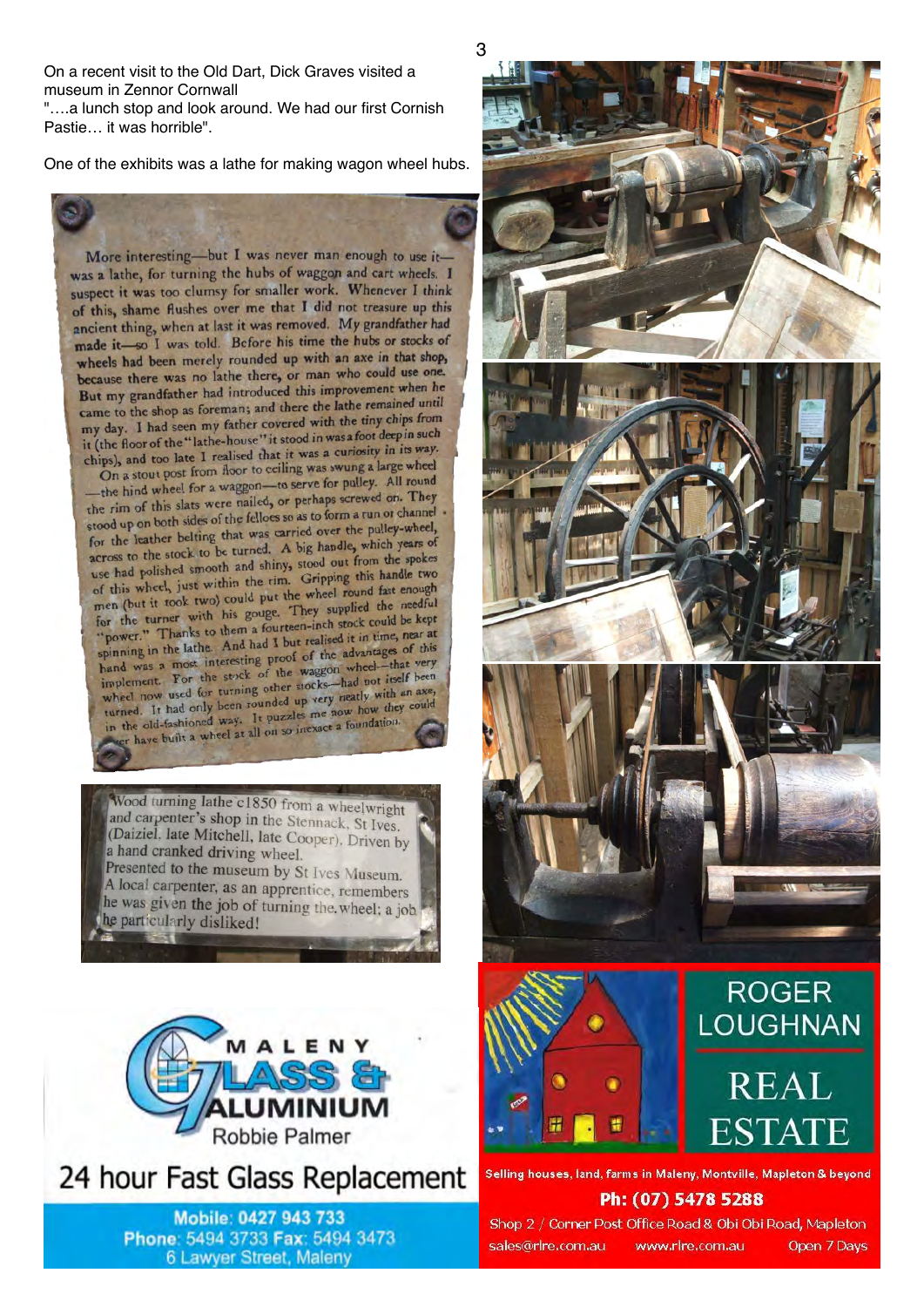# Timber of the Month - prepared by Graham Bradford

### **Siris**

**Scientific name.** *Paraserianthes toona*. (aka. *albizia toona*) Family: *Leguminosae*.

**Common names.** Siris, Red Siris, Mackay Cedar, Acacia Cedar.

The common name Siris is an Asian derivation of 'silk tree' and a reference to the flower. The species name *toona* is a reference to its mahogany coloured timber, but it is unrelated to Red Cedar.



**Description and natural occurrence** A medium size deciduous tree reaching 30 m in height and 1 m in stem diameter. Stem not prominently buttressed. Bark grey or brown, scaly in parts, sometimes showing irregular depressions where the bark scales have fallen off. The bark is pink when freshly cut. Has small leafed foliage and bears clusters of white silky filament like flowers. Endemic to North Queensland coastal rainforests between Mackay and the Endeavour River. The availability of this timber is very limited.

#### **Wood appearance.**

**Colour.** Dark reddish with some yellow streaks causing a striated pattern on the longitudinal surface. Sapwood is white in colour and up to 50 mm wide.

**Grain.** Coarse texture, grain usually straight, but occasionally interlocked. Growth rings absent.

**Wood properties Density.** 720 kg/m<sup>3</sup> at 12 % moisture content; approximately 1.4 m<sup>3</sup> of seasoned sawn timber per tonne.

**Shrinkage to 12% MC.** 4.5% (tangential); 2.0% (radial).

**Termite resistance.** Not resistant**.** Untreated sapwood is susceptible to lyctid borer attack.

**Seasoning.** Can be satisfactorily dried using conventional air and kiln seasoning methods.

**Hardness.** Moderately hard (rated 3 on a 6 class scale) in relation to indentation and ease of working with hand tools.

**Workability.** Machines well to a smooth surface. Can be satisfactorily bonded. Accepts stain and polish.

**Uses.** Restricted to furniture, turnery, joinery due to its scarcity.

Data and photos courtesy CSIRO.

Congratulations

To the team at Spicers Clovelly Estate

for their 2 wins at the

68 Balmoral Road, Montville, Sunshine Coast Hinterland T. 1300 272 897 www.spicersgroup.com.au

**CLOVELLY ESTATE** 





**ABRASIV NDUSTRIAL ABRASIVES SUPPLIER** 

flex vit





**DAVID BLACK PROPRIETOR** 

Phone: (07) 5443 9211 Phone: (07) 5443 9527 Mobile: 0413 945 798 Fax: (07) 5443 5714 4/20 Kayleigh Drive Maroochydore Qld 4558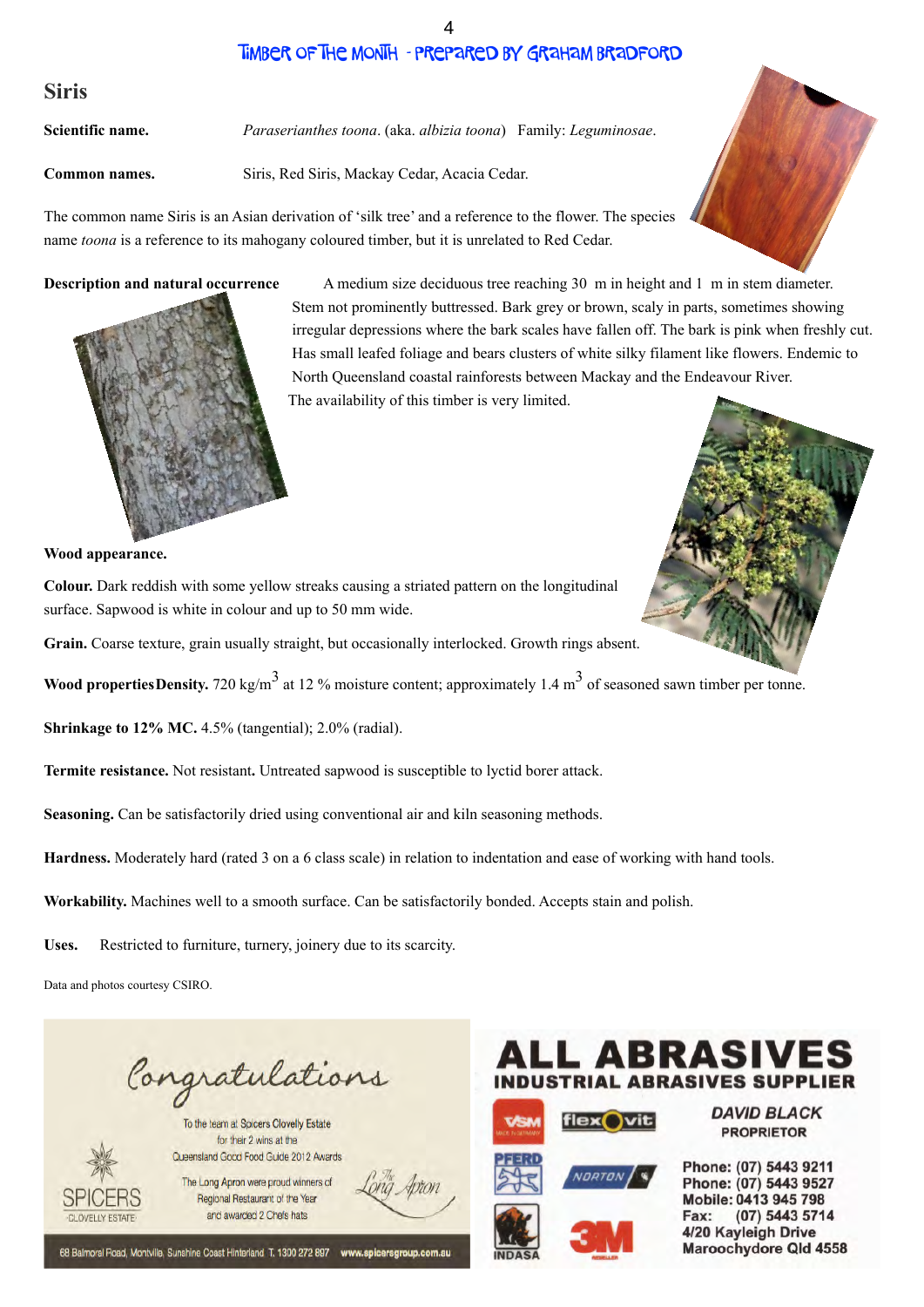# 2014 WOOTHO PRIZE "OPED + ShUT"

Barung Landcare invites you to participate in the 7th Wootha Prize competition to be exhibited at the Maleny Wood Expo From Chainsaw to Fine Furniture in May 2014.

This national competition aims to attract the best Woodworkers Australia wide.

The competition is themed each year with the 2014 theme being "Open & Shut"

If you would like further information send an email to [newsletter.brwg@gmail.com.](http://newsletter.brwg@gmail.com)

# *General Meeting Saturday October 12*

At the next General Meeting it is planned to spend time discussing the schedule of Events for next year. There are so many possibilities and other events to join with that we will have to be careful in choosing the best for our requirements.

Please attend the meeting and add your thoughts to the subject.

New signs for the Shed!



# Maintenance Report

5

by Brian Harris

17/8 Triton Router Table -- The Triton Router has been removed from the Router Table as it has been damaged for the third time by heavy handed misuse. The handle that is used to raise and lower the router in the table has stripped the plastic worm in the machine because the lock has not been loosened before turning the handle. A Makita Router has been installed which is more robust for the multi-user use it gets.

7/9 Lathe 1442 -- The speed change control had become loose on the shaft and one side of the motor pulley had moved causing vibration and belt wear. A new belt will be fitted in due course.

11/9 Jet Air Filters - All three internal sock filters have been renewed and the outer filters cleaned, so all is good and clean now. Remember that the unit close to the 12" saw bench needs to be switched on via the switch on the post nearby. The other two still operate by remote control.

14/9 Laguna 18" Band Saw - New blade fitted.





**Demonstrations** From Lionel Tilley



**Demonstration on 28 September** – How to sharpen cutting equipment - will includes carving chisels, turning chisels, wood chisels and plane blades and anything else used for terrorising timber.

**MAPLETON HARDWARE** Your handy hardware store.

Come in and see us for all your hardware needs. Hand Tools, Sleepers, Power Tools, Drill Bits, Paint and Stains. **Plus Plumbing and General Hardware** 

**Open 7 Days** 

Rob, Toni and Laurie

Cm Obi Obi Rd & Emu Walk **MAPLETON Phone 5445 7773** 



### **Gary & Cheryle Campbell**

• Comper Trailers • Vehicle Interiors • Furniture Upholstery • Boat & 4WD Canopies

Unit 7 / 47 Beerwah Parade, Beerwah 4519 Queensland